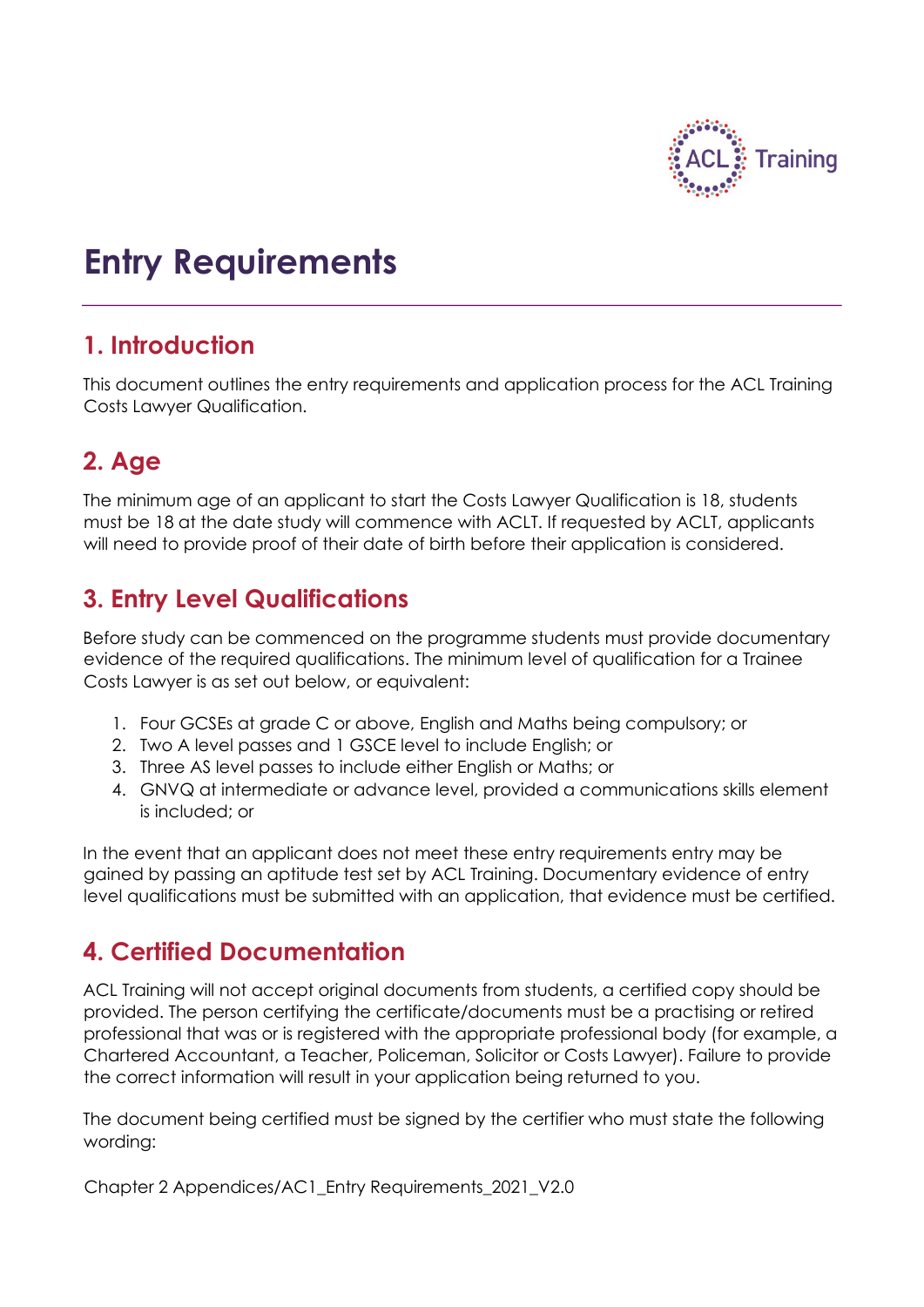I/We certify that this is a true copy of the (INSERT DOCUMENT) of (INSERT NAME). Details of the certifier must also be stated on the document being certified.

ACL Training will routinely carry out spot checks to check the authenticity of documents.

#### **5. Employment Details And References**

Applicants are required to provide information about their work experience starting with their current employment details (or most recent). This information may be used to assess an applicant's suitability to study the Costs Lawyer Qualification. If applicants wish to evidence prior practice as part of (or all of) the three year supervised practice requirement they should include information covering that period.

Applicants are required to provide the name and address, with telephone number, of two referees (one professional and one character) who would be prepared to write in support of their application. The personal referee should be a person who has known the Applicant for at least three years. The professional referee should be a professional person who has worked with the Applicant, preferably as the Applicant's manager/supervisor. Each referee must know the Applicant well enough to vouch for their character and know of any problems the Applicant may have had e.g. convictions, disciplinary issues, plagiarism.

ACL Training may routinely request references where those will assist in determining an applicant's suitability to study the Costs Lawyer Qualification.

#### **6. Applicants From Overseas**

If an applicant's first language is not English, or they have not studied secondary education in English, they may need to demonstrate they have achieved a recognised English language qualification. The minimum IELTS score required for entry to the programme is 6.0 overall with a minimum 5.5 in each component. Please note, all applicants must be ordinarily domiciled in England and Wales or working permanently in England and Wales.

## **7. Guidance For Disabled Students**

ACL Training welcomes applications from students with disabilities and makes reasonable adjustments to facilitate their access to courses. Any applications from students with disabilities will be considered on the same academic grounds as those for other candidates. Disabled students are advised to notify ACL Training of any disability that may impact upon their engagement with the programme so that reasonable adjustments can be made.

#### **8. Association of Costs Lawyers Membership**

Applicants will be enrolled as a Trainee Costs Lawyer member of the Association of Costs Lawyers (ACL) before being admitted to the Costs Lawyer Training course. This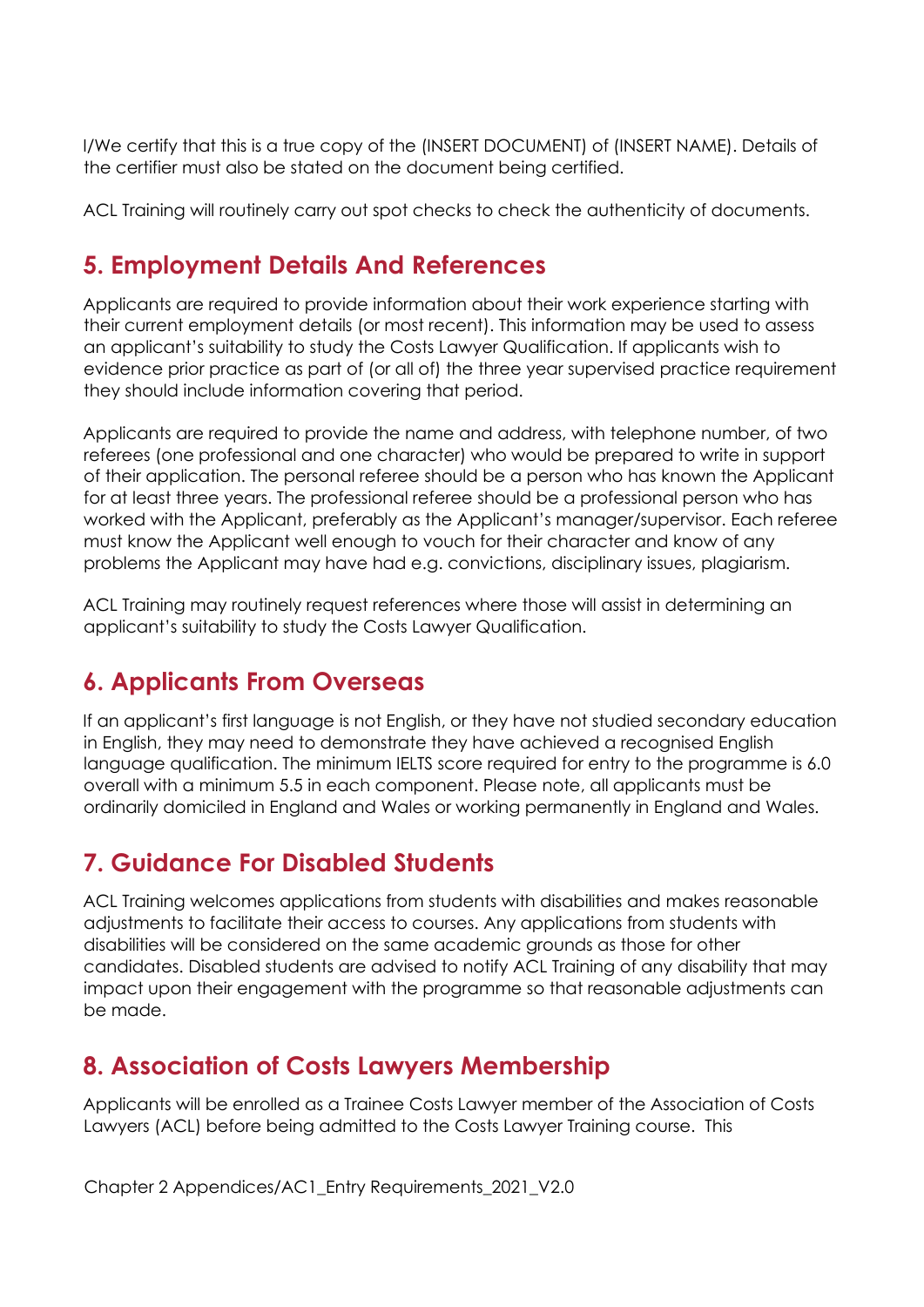membership will be renewed annually. Subscriptions for membership are paid by ACLT as a benefit of studying with ACLT.

An application for membership of the ACL as a Trainee Costs Lawyer is incorporated into the application form for the Costs Lawyer Training Course. It is not a requirement that ACL Training students are members of ACL and it is open to applicants to opt out when applying for the course. If a student wishes to terminate their membership at any time during the course, they may do so by contacting the ACL Office.

# **9. Timing of Applications**

Applications must be completed and submitted by email to ACLT [\(aclt@lawcabs.ac.uk\)](file:///C:/Users/Rmbra/Box/PROJECTS/Active%20Projects/ACLT%202022/LawCAB/Website%20contents%20on%20LawCAB/Regulations%20inc%20appendices%20current%20up%20to%202019/aclt@lawcabs.ac.uk) by midnight on the published deadline date (with study to commence in January the following year). Applications after that date may not be considered until the following academic year. The application form must be completed in full with the correct information and should be accompanied by the following:

- 1 The name, address and phone number of two referees (one professional and one character.
- 2 Documentary evidence of qualifications (certified copies).
- 3 Payment of the current application administration fee.

## **10. Character and Suitability**

The CLSB is responsible for setting and ensuring standards for all Costs Lawyers practising in England and Wales and the Association of Costs Lawyers is responsible for setting and maintaining standards for Trainee Costs Lawyers. ACL Training has a responsibility to ensure that Trainee Costs Lawyers are of suitable character. Applicants must declare any information that might affect their suitability to be a Trainee Costs Lawyer in accordance to rule 5 of the Costs Lawyer Standards Board Trainee Costs Lawyer Training Rules.

Such information the Applicant must declare will include:

- Any disciplinary action by any professional body.
- Any finding of cheating in exams or plagiarism during the course of study.
- If they are an un-discharged or discharged bankrupt.
- If they have entered into an Individual Voluntary Arrangement or Partnership
- Voluntary Arrangement under the Insolvency Act 1986, as amended.
- If they have been a director of a company or member of an LLP which has been wound up or the subject of an administration order, administrative receivership or a voluntary arrangement under the Insolvency Act 1986.
- If they have been disqualified from being a company director.
- If they have been committed to prison on civil or criminal proceedings or have been convicted of an indictable offence (subject to the Rehabilitation of Offenders Act 2014).
- If they lack capacity within the meaning of the Mental Capacity Act 2005.
- If they have been removed from the office of charity trustee or trustee for a charity by an order within the terms of section 72(1) (d) of the Charities Act 1993.

Chapter 2 Appendices/AC1\_Entry Requirements\_2021\_V2.0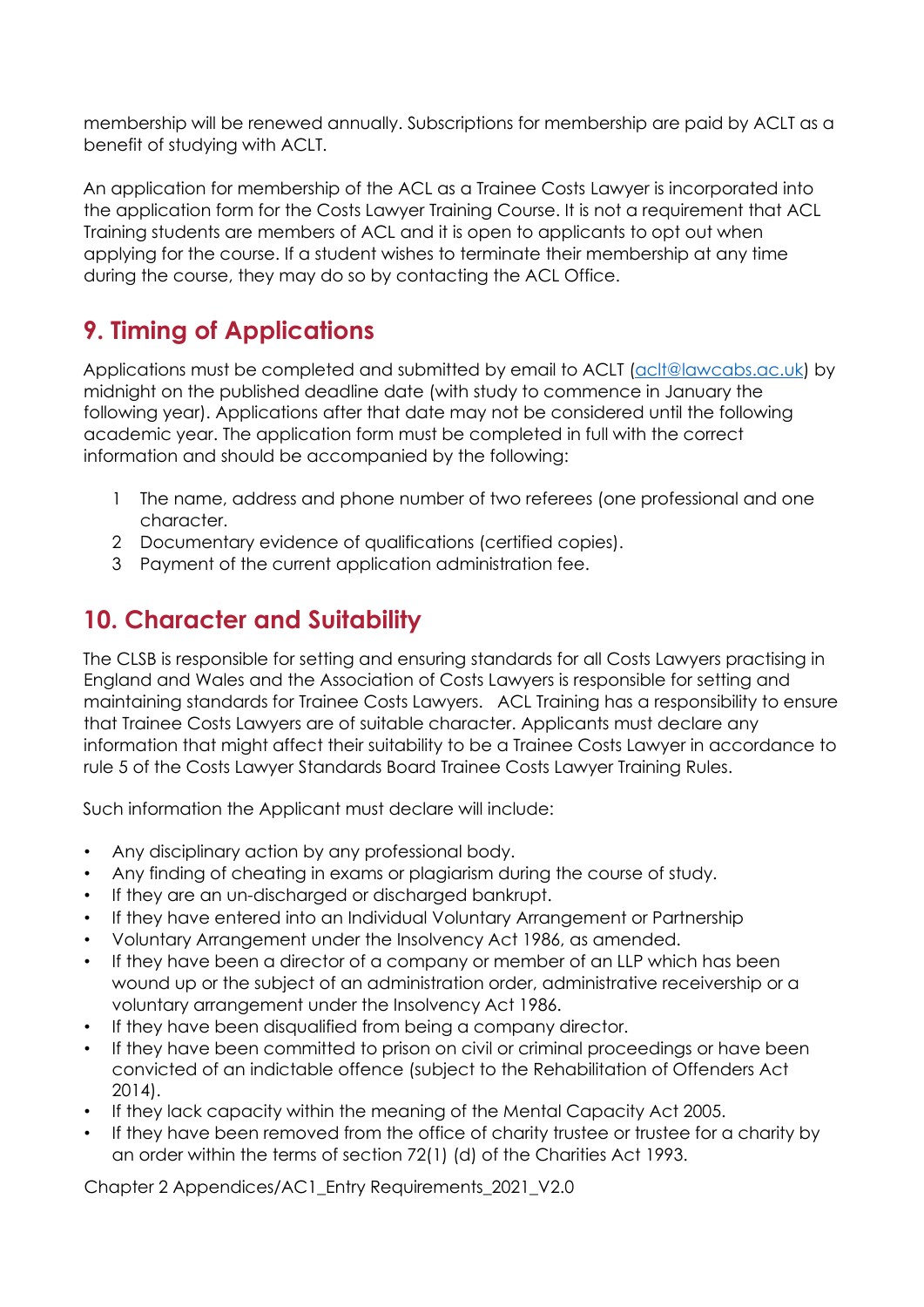- If they are or have been the subject of a money judgement outstanding for more than 28 days.
- If they have been the subject of an order under S.43 of the Solicitors Act 1974.
- Any other matter that might reasonably be expected to be disclosed in affecting their fitness to study for the Costs Lawyer qualification or become a Costs Lawyer.

## **11. Declarations**

In the event of any declarations ACL Training will consider the applicant's suitability and whether any conditions should be imposed. ACL Training may make any required checks including criminal records checks to ensure the suitability of an applicant. A failure to disclose, or the provision of misleading information on an application can be taken into account by ACL Training when considering the suitability of an applicant to be a Trainee Costs Lawyer.

ACL Training may require the provision of further information and require the applicant to provide authority for disclosure and release of information by third parties. ACL Training may require attendance of the applicant before it to explain the situation. Trainee Costs Lawyer members may be required to obtain a satisfactory standard disclosure from the Criminal Records Bureau. This may include details of any current or spent convictions, Police cautions, reprimands and final warnings. ACL Training may also require production of overseas criminal records information in appropriate. Failure to disclose convictions or any other serious issues may result in refusal of admission.

If matters arise during membership regarding the character and suitability for continued membership the Trainee Costs Lawyer must notify ACL Training of this forthwith to enable consideration to be given. A failure to make such disclosure may result in enrolment as a Trainee Costs Lawyer being suspended or in appropriate cases terminated.

## **12. Equality And Diversity**

ACL Training values and promotes equality and diversity and will seek to ensure that it treats all individuals fairly and with dignity and respect. It is opposed to all forms of unlawful and unfair discrimination.

## **13. Consideration of Applications**

Once the application has been received, it will be examined by ACLT (or nominee) to ensure the entrance requirements are met. In determining the outcome of the application ACLT (or nominee) will consider whether an applicant has demonstrated they have the:

- 1. attitude, motivation, and commitment to study the level 6 qualification;
- 2. skills, achievements and work experience that relate to the course;
- 3. capacity to undertake independent working and their ability to adapt to new situations and circumstances; and
- 4. experience of digital working.

Chapter 2 Appendices/AC1\_Entry Requirements\_2021\_V2.0